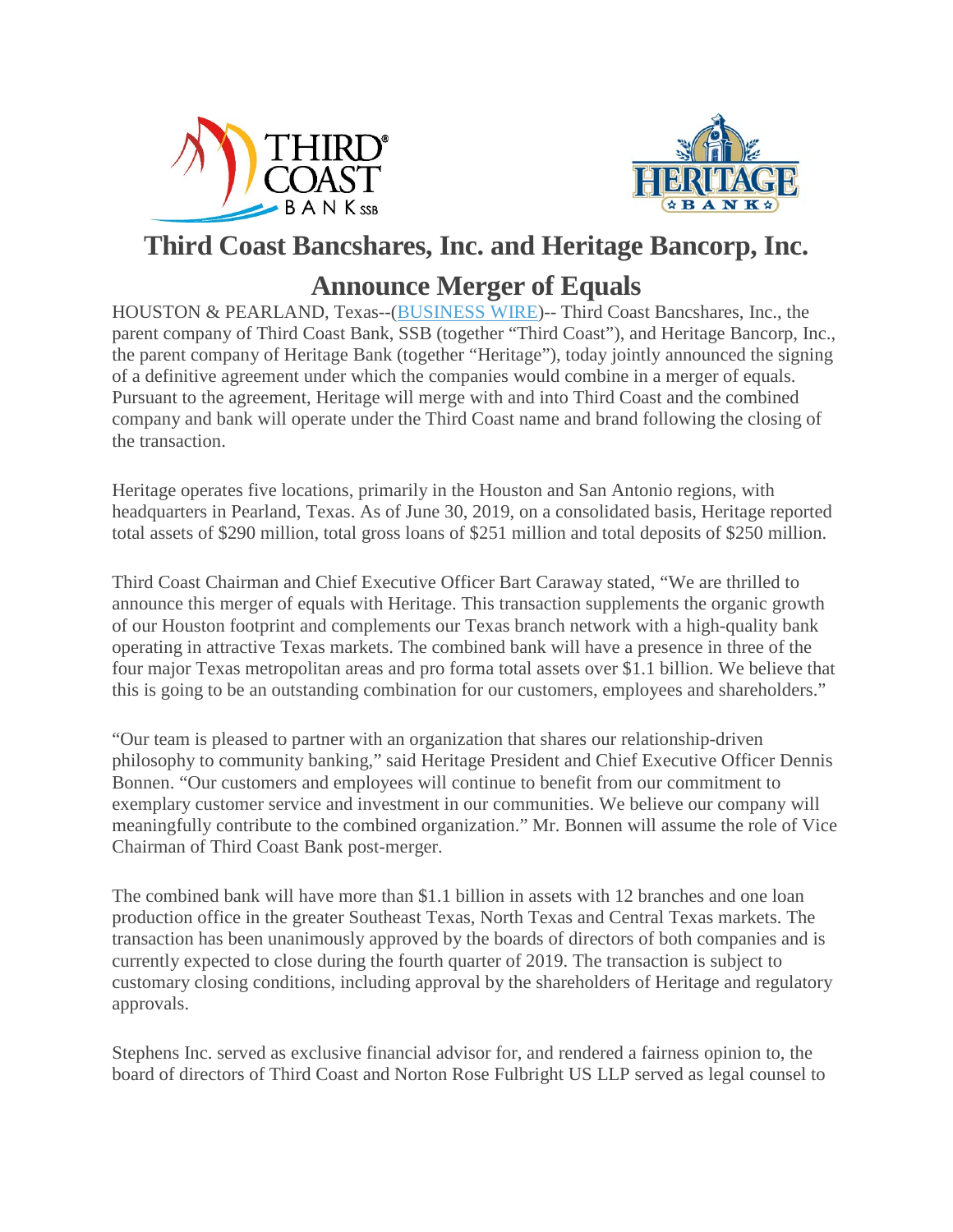Third Coast. Hillworth Bank Partners rendered a fairness opinion to the board of directors of Heritage and Larry E. Temple, Esq. served as legal counsel to Heritage.

#### **Forward-Looking Statements**

This press release contains forward-looking statements. Words such as "anticipates," "believes," "expects," "intends," "plans," "could," "may," "should," "will" or other similar words and expressions are intended to identify these forward-looking statements. These forward-looking statements are based on Third Coast's and Heritage's current expectations and assumptions regarding Third Coast's and Heritage's businesses, the economy, and other future conditions. Because forward-looking statements relate to future results and occurrences, they are subject to inherent uncertainties, risks, and changes in circumstances that are difficult to predict. Many possible events or factors could affect Third Coast's and Heritage's future financial results and performance and could cause actual results or performance to differ materially from anticipated results or performance. Third Coast and Heritage disclaim any obligation to update or revise any forward-looking statements contained in this press release, which speak only as of the date hereof, whether as a result of new information, future events, or otherwise, except as required by law.

#### **No Offer or Solicitation**

This press release does not constitute an offer to sell, a solicitation of an offer to sell, or the solicitation of an offer to buy any securities, nor will there be any sale of securities in any jurisdiction in which such an offer, solicitation, or sale would be unlawful prior to registration or qualification under the securities laws of any such jurisdiction.

#### **About Third Coast Bancshares, Inc.**

Third Coast Bank SSB is a relationship oriented bank committed to personal service and community investment. Established in March of 2008 by a group of local organizers, Third Coast is locally owned with grassroots values and an entrepreneurial spirit. Third Coast offers an extensive array of loan and deposit products along with a complete line of financial services, including online and mobile banking, small business (SBA) loans, commercial loans, factoring, mortgage services, and treasury management services, as well as traditional retail banking services. Third Coast currently operates seven banking locations: Humble, Houston, Conroe, Beaumont, Port Arthur, Dallas and Plano. For more information, please visit [www.tcbssb.com.](https://cts.businesswire.com/ct/CT?id=smartlink&url=http%3A%2F%2Fwww.tcbssb.com&esheet=52091801&lan=en-US&anchor=www.tcbssb.com&index=1&md5=899040603670858895b1cdb021e9c579)

#### **About Heritage Bancorp, Inc.**

Heritage Bank was founded in 1985 in Detroit, Texas, with a mission of offering a high level of personalized banking services to businesses and members of the community. Heritage is a strong, professional institution with a firm foundation for success. Heritage provides its customers with a variety of commercial, real estate, agricultural, and consumer banking services.